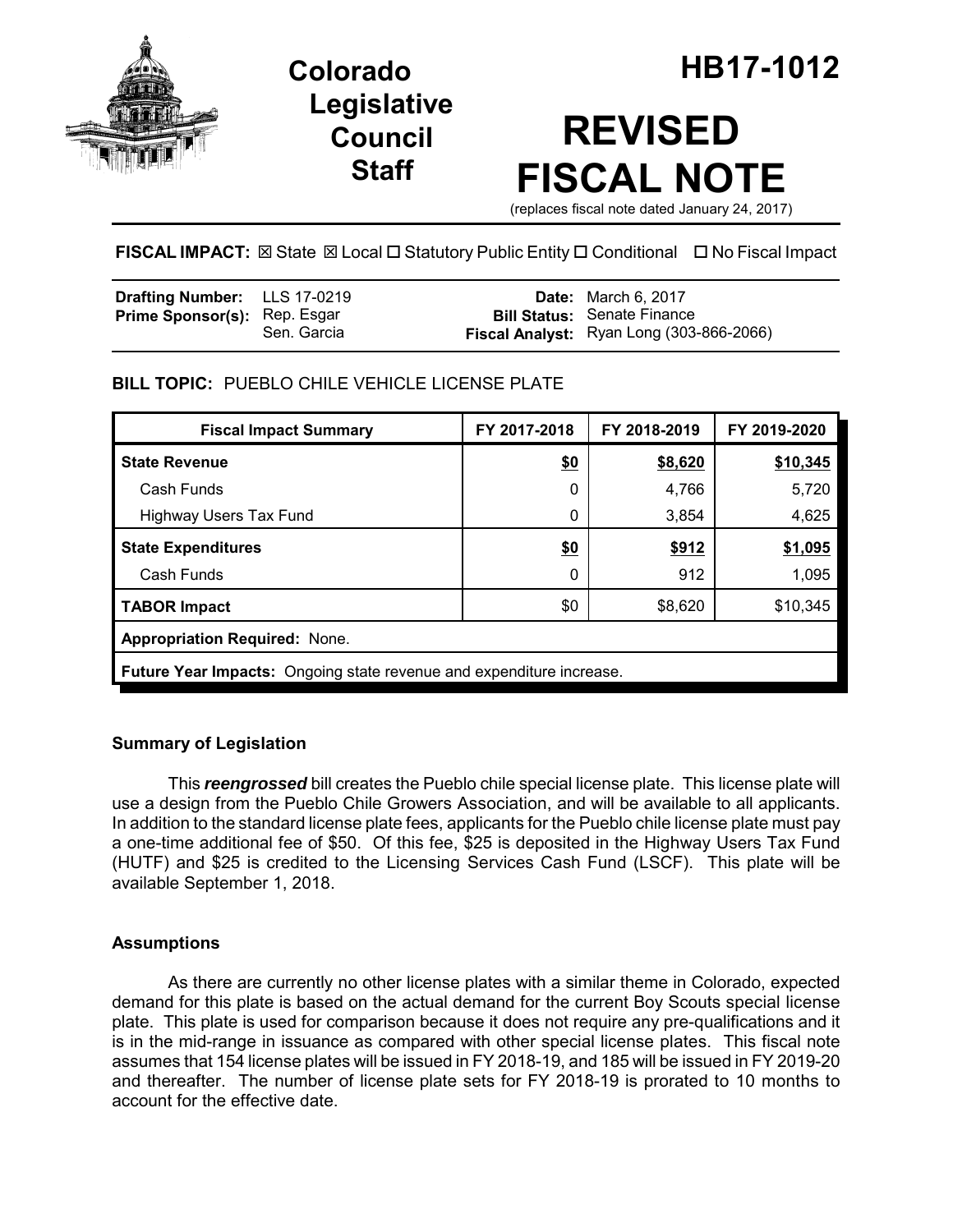March 6, 2017

#### **State Revenue**

**This bill is anticipated to increase state cash fund revenue by \$8,620 in FY 2018-19 and \$10,345 in FY 2019-20 and thereafter**. Table 1 outlines the revenue generated under this bill.

| Table 1. Revenue Under HB17-1012                        |            |            |            |  |  |
|---------------------------------------------------------|------------|------------|------------|--|--|
| <b>Revenue Components</b>                               | FY 2017-18 | FY 2018-19 | FY 2019-20 |  |  |
| Number of License Plate Sets to be Issued               | 0          | 154        | 185        |  |  |
| Revenue Credited to License Plate Cash Fund (\$5.92)    | \$0        | \$912      | \$1,095    |  |  |
| Revenue Credited to Highway Users Tax Fund (\$25)       | \$0        | 3,854      | 4,625      |  |  |
| Revenue Credited to Licensing Services Cash Fund (\$25) | \$0        | 3.854      | 4,625      |  |  |
| <b>TOTAL</b>                                            | \$0        | \$8,620    | \$10,345   |  |  |

Revenue is generated from the plate and tab production fee of \$5.92 per plate set. As a point of reference, motorcycle plate sets cost \$3.01. The fiscal note assumes motorcycle plate issuance will be minimal. Fees from plate and tab production are credited to the License Plate Cash Fund (LPCF), which all vehicle owners must pay upon registration. Applicants for the Pueblo chile license plate are also required to pay an additional \$50, of which \$25 is credited to the HUTF and \$25 is credited to the LSCF. This fiscal note assumes that the Department of Revenue (DOR) will issue 154 plate sets in FY 2018-19, and 185 in FY 2019-20 and thereafter.

*Colorado Department of Transportation (CDOT)*. Of the HUTF revenue generated under this bill, 65 percent is credited to the State Highway Fund (SHF) in CDOT, 26 percent is credited to counties, and 9 percent is credited to municipalities. Table 2 outlines the estimated breakout of HUTF revenue generated under this bill.

| Table 2. Estimated HUTF Distribution Under HB17-1012 |            |            |            |  |
|------------------------------------------------------|------------|------------|------------|--|
| <b>HUTF Distribution</b>                             | FY 2017-18 | FY 2018-19 | FY 2019-20 |  |
| CDOT (65 percent)                                    | \$0        | \$2,505    | \$3,006    |  |
| Counties (26 percent)                                |            | 1,002      | 1,203      |  |
| Municipalities (9 percent)                           |            | 347        | 416        |  |
| TOTAL                                                | 50         | \$3,854    | \$4,625    |  |

#### **TABOR Impact**

This bill increases state cash fund revenue from fees, which will increase the amount of money required to be refunded under TABOR for FY 2018-19. TABOR refunds are paid out of the General Fund. Since the bill increases the TABOR refund obligation without a corresponding change in General Fund revenue, the amount of money available in the General Fund for the budget will decrease by an identical amount. TABOR refunds for FY 2019-20 have not been estimated.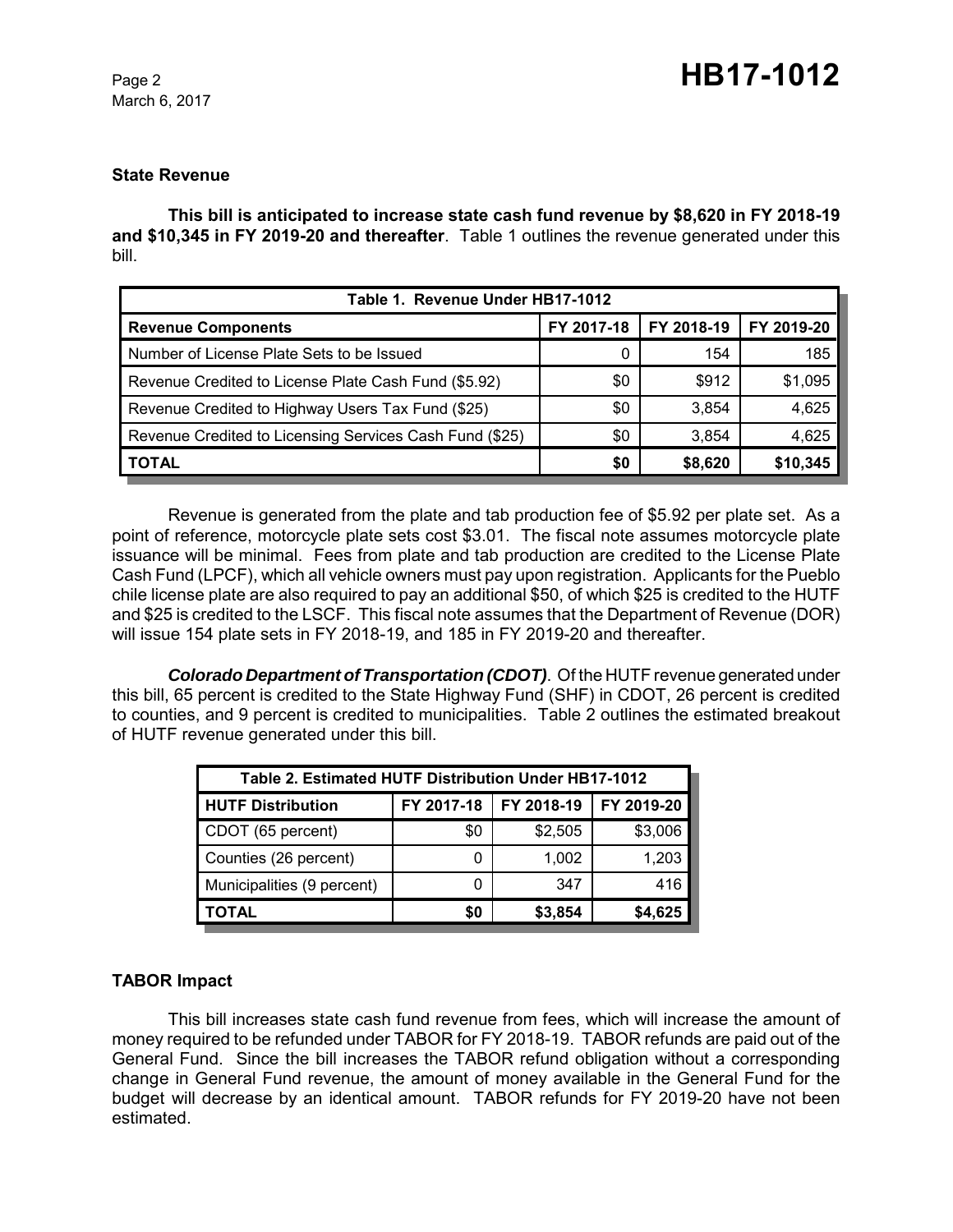#### **State Expenditures**

**State cash fund expenditures in DOR will increase by \$912 in FY 2018-19, and by \$1,095 in FY 2019-20 and thereafter**. State expenditures are detailed in Table 3.

| Table 3. Expenditures Under HB17-1012           |            |            |            |  |  |
|-------------------------------------------------|------------|------------|------------|--|--|
| <b>Cost Components</b>                          | FY 2017-18 | FY 2018-19 | FY 2019-20 |  |  |
| Number of License Plate Sets to be Manufactured |            | 154        | 185        |  |  |
| Plate and Tab Production Cost per Set (\$5.92)  | \$0        | \$912      | \$1,095    |  |  |
| I TOTAL                                         | \$0        | \$912      | \$1,095    |  |  |

*Department of Revenue*. In FY 2018-19, the DOR will be required to update rules, forms, manuals, and the department's website to reflect the change in law. Additionally, the DOR will provide training to authorized agents, Title and Registration Section staff, and law enforcement. Any workload increase or costs associated with these activities can be accomplished within existing appropriations. License plate and tab production costs are expended from the LPCF. Based on the expected demand for the Pueblo chile plate, an initial run of 154 will be necessary.

The Pueblo Chile license plate will be designed by the Pueblo Chile Growers Association, which received a \$144,000 grant from the U.S. Department of Agriculture to create a unified brand for the Pueblo chile.

#### **Local Government Impact**

This bill will increase local government HUTF revenue by an estimated \$1,349 in FY 2018-19, and \$1,619 in FY 2019-20 and thereafter, as shown in Table 2. HUTF revenue generated by license plate fees is distributed to counties (26 percent) and municipalities (9 percent) for transportation needs.

#### **Effective Date**

The bill takes effect upon signature of the Governor, or upon becoming law without his signature. The Pueblo chile special license plate will be issued after September 1, 2018.

#### **State and Local Government Contacts**

Corrections Counties County Clerks Information Technology Public Safety Revenue **Transportation**